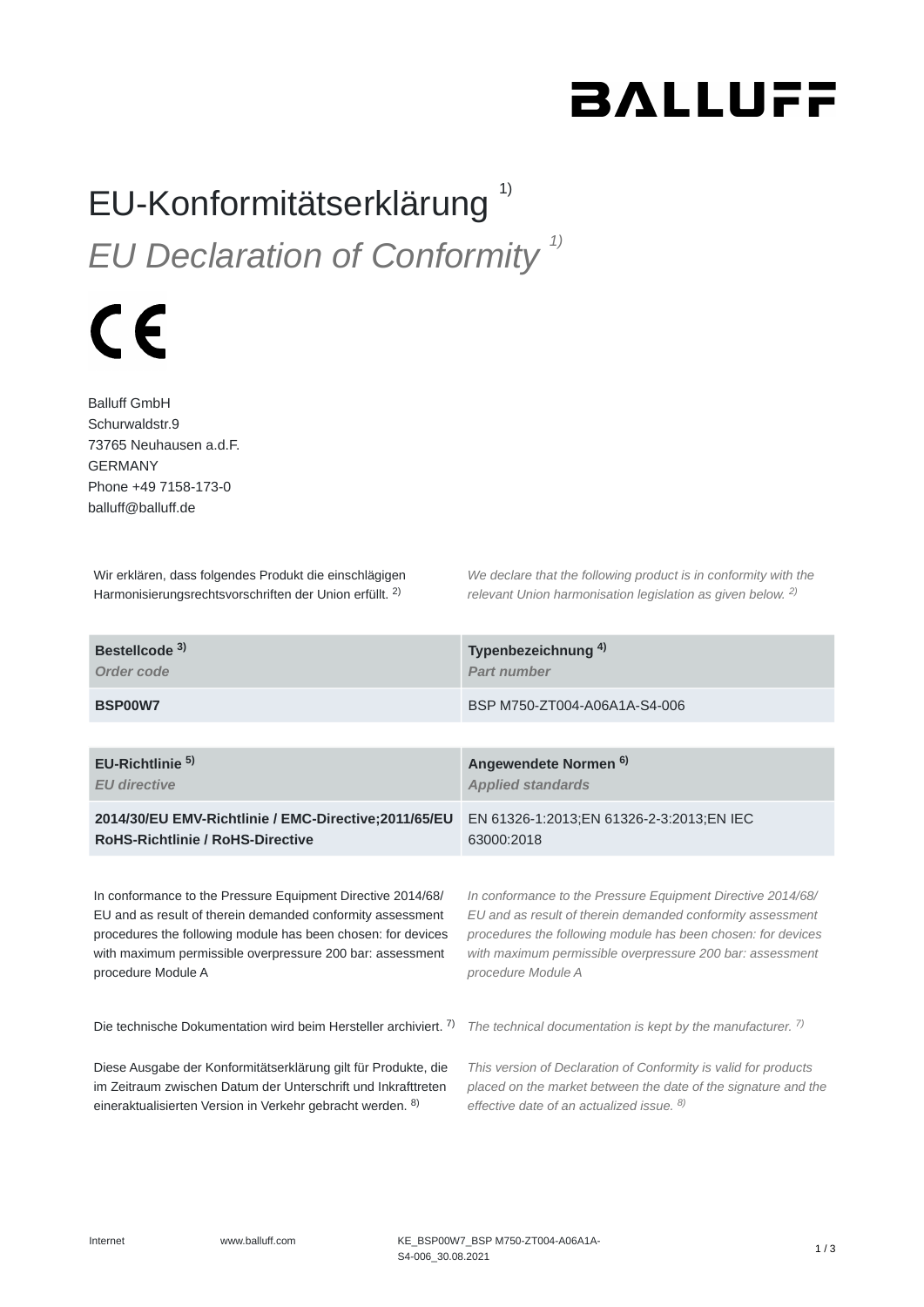### **BALLUFF**

Neuhausen 30.08.2021

Tales Pola  $\frac{1}{10}$ Head of Product Development Magnetic Sensors